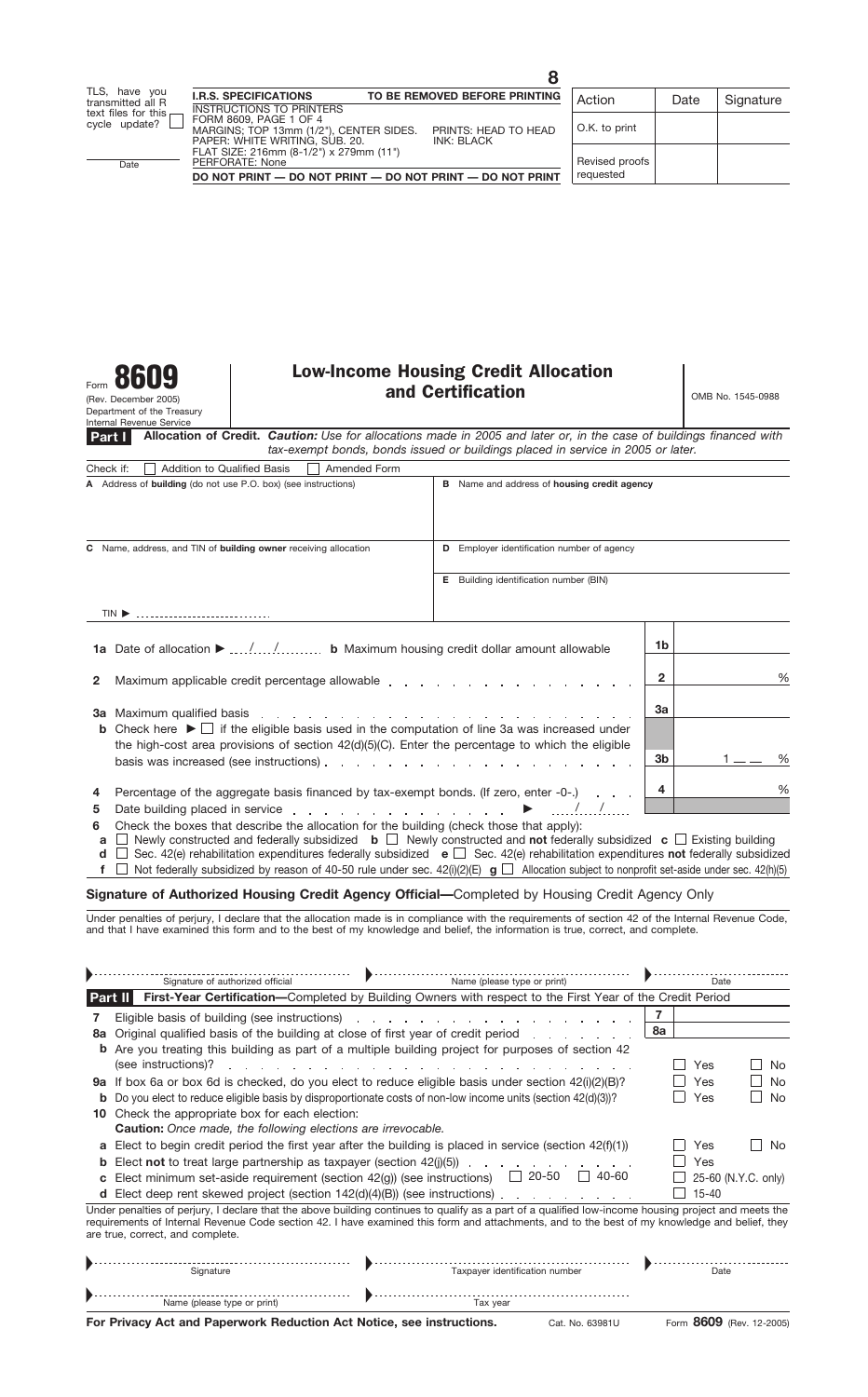#### **What's New**

Building owners no longer have to attach Form 8609 to their tax returns for each year during the 15-year compliance period. Instead, building owners will make a one-time submission of Form 8609 to the Low-Income Housing Credit (LIHC) Unit at the IRS Philadelphia campus. You must file Form 8609 with the unit even if you have filed the form with your tax return in prior years. File the form with the unit no later than the due date (including extensions) of your first tax return with which you are filing new Form 8609-A, Annual Statement for Low-Income Housing Credit. See *Building Owner,* under *Filing Requirement,* for instructions on filing Form 8609 with the unit.

# **General Instructions**

*Section references are to the Internal Revenue Code unless otherwise noted.*

#### **Purpose of Form**

Owners of residential low-income rental buildings are allowed a low-income housing credit for each qualified building over a 10-year credit period. Form 8609 generally is used to obtain a housing credit allocation from the housing credit agency. A separate Form 8609 must be issued for each building in a multiple building project. Form 8609 is also used to certify certain information.

**Housing credit agency.** This is any state or local agency authorized to make low-income housing credit allocations within its jurisdiction.

**Building identification number (BIN).** This number is assigned by the housing credit agency. The BIN initially assigned to a building must be used for any allocation of credit to the building that requires a separate Form 8609 (see *Multiple Forms 8609* on this page). For example, rehabilitation expenditures treated as a separate new building should not have a separate BIN if the building already has one. Use the number first assigned to the building.

**Allocation of credit.** For an owner to claim a low-income housing credit on a building (except as explained under *Tax-exempt bonds* later), the housing credit agency must make an allocation of the credit by the close of the calendar year in which the building is placed in service, unless:

**1.** The allocation is the result of an advance binding commitment by the credit agency made not later than the close of the calendar year in which the building is placed in service (see section 42(h)(1)(C));

**2.** The allocation relates to an increase in qualified basis (see section 42(h)(1)(D));

**3.** The allocation is made for a building placed in service no later than the second calendar year following the calendar year in which the allocation is made if the building is part of a project in which the taxpayer's basis is more than 10% of the project's reasonably expected basis as of the end of that second calendar year; or

**4.** The allocation is made for a project that includes more than one building if:

- a. The allocation is made during the project period,
- b. The allocation applies only to buildings placed in service during or after the

calendar year in which the allocation is made, and

c. The part of the allocation that applies to any building is specified by the end of the calendar year in which the building is placed in service.

See sections 42(h)(1)(E) and 42(h)(1)(F) and Regulations section 1.42-6 for more details.

The agency can only make an allocation to a building located within its geographical jurisdiction. Once an allocation is made, the credit is allowable for all years during the 10-year credit period. A separate Form 8609 must be completed for each building to which an allocation of credit is made.

**Multiple Forms 8609.** Allocations of credit in separate calendar years require separate Forms 8609. Also, when a building receives separate allocations for acquisition of an existing building and for rehabilitation expenditures, a separate Form 8609 must be completed for each credit allocation.

**Tax-exempt bonds.** No housing credit allocation is required for any portion of the eligible basis of a qualified low-income building that is financed with tax-exempt bonds taken into account for purposes of the volume cap under section 146. An allocation is not needed when 50% or more of the aggregate basis of the building and the land on which the building is located (defined below) is financed with certain tax-exempt bonds for buildings placed in service after 1989. However, the owner still must get a Form 8609 from the appropriate housing credit agency (with the applicable items completed, including an assigned BIN).

*Land on which the building is located.* This includes only land that is functionally related and subordinate to the qualified low-income building (see Regulations sections 1.103-8(a)(3) and 1.103-8(b)(4)(iii) for the meaning of "functionally related and subordinate").

# **Filing Requirement**

**Housing credit agency.** Complete and sign Part I of Form 8609 and make copies of the form. Submit a copy with Form 8610, Annual Low-Income Housing Credit Agencies Report, and keep a copy for the records. The agency must send the original, signed Form 8609 (including instructions) to the building owner.

**Building owner.** To make your one-time submission of Form 8609 to the LIHC unit, please follow the directions below for the revision date found on the Form 8609 that the housing credit agency sent to you.

*Revision date of January 2000 or earlier.* Send a copy of the completed and signed version of the form.

*Revision date of November 2003.* Copy the information from the November 2003 revision onto the December 2005 revision. Include from the "Signature of Authorized Housing Credit Agency Official" area on the November 2003 revision the name (but not the signature) of the authorized official and the date. Sign and complete the signature area of Part II of the December 2005 revision and submit it, and keep a copy for your records.

*Revision date of December 2005.* After you have received Form 8609 with a completed Part I from the housing credit agency, complete and sign Part II and submit it. Part II must be completed and signed even if an allocation of credit by a housing credit agency is not required, as in the case of a building financed by tax-exempt bonds.

*Where to file Form 8609.* Send the properly completed form(s) to:

> Internal Revenue Service P.O. Box 331 Attn: LIHC Unit, DP 607 South Philadelphia Campus Bensalem, PA 19020

**Note.** The housing credit agency may require you to submit a copy of Form 8609 with a completed Part II to the agency. You should contact the agency to obtain agency filing requirements.

Also, file Form 8609-A for each year of the 15-year compliance period. The credit is claimed on Form 8586, Low-Income Housing Credit. See the forms for filing instructions.

## **Building Owner's Recordkeeping**

Keep the following items in your records for three years after the due date (including extensions) of the owner's tax return for the tax year that includes the end of the 15-year compliance period.

● A copy of the original Form 8609 received from the housing agency and all related Forms 8609-A (or predecessor Schedules A (Form 8609)), Forms 8586, and any Forms 8611, Recapture of Low-Income Housing Credit.

● If the maximum applicable credit percentage allocated to the building on line 2 reflects an election under section 42(b)(2)(A)(ii), a copy of the election statement.

● If the binding agreement specifying the housing credit dollar amount is contained in a separate document, a copy of the binding agreement.

● If the housing credit dollar amount allocated on line 1b reflects an allocation made under section 42(h)(1)(F), a copy of the allocation document.

# **Specific Instructions Part I—Allocation of Credit Completed by Housing Credit Agency Only**

**Addition to qualified basis.** Check this box if an allocation relates to an increase in qualified basis under section 42(f)(3). Enter only the housing credit dollar amount for the increase. Do not include any portion of the original qualified basis when determining this amount.

**Amended form.** Check this box if this form amends a previously issued form. Complete all entries and explain the reason for the amended form. For example, if there is a change in the amount of initial allocation before the close of the calendar year, file an amended Form 8609 instead of the original form.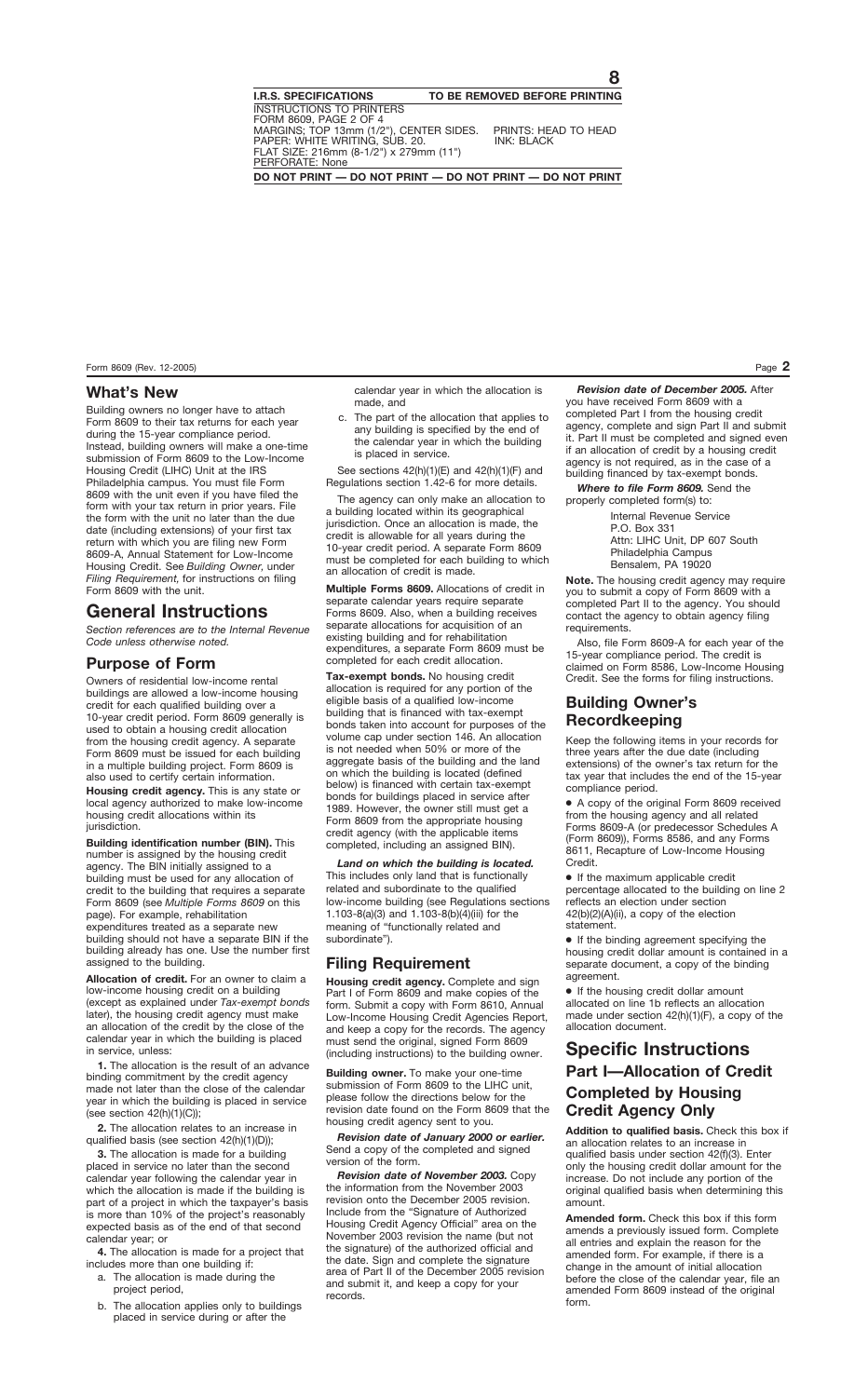**Item A.** Identify the building for which this Form 8609 is issued when there are multiple buildings with the same address (e.g., BLDG. 6 of 8).

Line 1a. Generally, where Form 8609 is the allocating document, the date of the allocation is the date the Form 8609 is completed, signed, and dated by an authorized official of the housing credit agency during the year the building is placed in service.

However, if an allocation is made under section  $42(h)(1)(E)$  or  $42(h)(1)(F)$ , the date of allocation is the date the authorized official of the housing credit agency completes, signs, and dates the section 42(h)(1)(E) or 42(h)(1)(F) document used to make the allocation. If no allocation is required (i.e., 50% or greater tax-exempt bond financed building), leave line 1a blank.

Line 1b. Enter the housing credit dollar amount allocated to the building for each year of the 10-year credit period. The amount should equal the percentage on line 2 multiplied by the amount on line 3a. As the housing credit agency is required to allocate an amount that is only necessary to assure project feasibility, the percentage on line 2 and the amount on line 3a can be adjusted by the housing agency. For tax-exempt bond projects for which no allocation is required, enter the housing credit dollar amount allowable under section 42(h)(4).

**Line 2.** Enter the maximum applicable credit percentage allowable to the building for the month the building was placed in service or, if applicable, for the month determined under section 42(b)(2)(A)(ii). This percentage may be less than the applicable percentage published by the IRS.

If an election is made under section 42(b)(2)(A)(ii) to use the applicable percentage for a month other than the month in which a building is placed in service, the requirements of Regulations section 1.42-8 must be met. The agency must keep a copy of the binding agreement. The applicable percentage is published monthly in the Internal Revenue Bulletin. For new buildings that are not federally subsidized under section 42(i)(2)(A), use the applicable percentage for the 70% present value credit. For new buildings that are federally subsidized, or existing buildings, use the applicable percentage for the 30% present value credit. See the instructions for line 6 for the definition of "federally subsidized." A taxpayer may elect under section 42(i)(2)(B) to reduce eligible basis by the principal amount of any outstanding below-market federal loan or the proceeds of any tax-exempt obligation in order to obtain the higher credit percentage.

For allocations to buildings for additions to qualified basis under section 42(f)(3), do not reduce the applicable percentage even though the building owner may only claim a credit based on two-thirds of the credit percentage allocated to the building.

**Line 3a.** Enter the maximum qualified basis of the building. However, in computing qualified basis, the housing credit agency should use only the amount of eligible basis necessary to result in a qualified basis which, multiplied by the percentage on line 2, equals the credit amount on line 1b. To figure this, multiply the eligible basis of the qualified low-income building by the smaller of:

● The fractional amount of low-income units to all residential rental units (the "unit fraction") or

● The fractional amount of floor space of the low-income units to the floor space of all residential rental units (the "floor space fraction").

Generally, a unit is not treated as a low-income unit unless it is suitable for occupancy and is used other than on a transient basis. Section 42(i)(3) provides for certain exceptions (e.g., units that provide for transitional housing for the homeless may qualify as low-income units). See sections  $42(i)(3)$  and  $42(c)(1)(E)$  for more information.

Except as explained in the instructions for line 3b below, the eligible basis for a new building is its adjusted basis as of the close of the first tax year of the credit period. For an existing building, the eligible basis is its acquisition cost plus capital improvements through the close of the first tax year of the credit period. See the instructions for line 3b and section 42(d) for other exceptions and details.

**Line 3b. Special rule to increase basis for buildings in certain high-cost areas.** If the building is located in a high-cost area (i.e., a "qualified census tract" or a "difficult development area"), the eligible basis may be increased as follows.

● For new buildings, the eligible basis may be up to 130% of such basis determined without this provision.

● For existing buildings, the rehabilitation expenditures under section 42(e) may be up to 130% of the expenditures determined without regard to this provision.

Enter the percentage to which eligible basis was increased. For example, if the eligible basis was increased to 120%, enter "120." See section 42(d)(5)(C) for definitions of a qualified census tract and a difficult development area, and for other details.

**Note.** Before increasing eligible basis, the eligible basis must be reduced by any federal subsidy, which the taxpayer elects to exclude from eligible basis, and any federal grant received.

Line 4. Enter the percentage of the aggregate basis of the building and land on which the building is located that is financed by certain tax-exempt bonds. If this amount is zero, enter zero (do not leave this line blank).

Line 5. The placed-in-service date for a residential rental building is the date the first unit in the building is ready and available for occupancy under state or local law. Rehabilitation expenditures treated as a separate new building under section 42(e) are placed in service at the close of any 24-month period over which the expenditures are aggregated, whether or not the building is occupied during the rehabilitation period.

Line 6. Generally, a building is treated as federally subsidized if at any time during the tax year or any prior tax year there is outstanding any tax-exempt bond financing or any below-market federal loan, the proceeds of which are used (directly or indirectly) for the building or its operation.

However, under section 42(i)(2)(E) buildings receiving assistance under the HOME Investment Partnerships Act (as in effect on

August 10, 1993) or the Native American Housing Assistance and Self-Determination Act of 1996 (as in effect on October 1, 1997) are not treated as federally subsidized if 40% or more of the residential units in the building are occupied by individuals whose income is 50% or less of the area median gross income. Buildings located in New York City receiving this assistance are not treated as federally subsidized if 25% or more of the residential units in the building are occupied by individuals whose income is 50% or less of the area median gross income.

Not more than 90% of the state housing credit ceiling for any calendar year can be allocated to projects other than projects involving qualified nonprofit organizations. A qualified nonprofit organization must own an interest in the project (directly or through a partnership) and materially participate (within the meaning of section 469(h)) in the development and operation of the project throughout the compliance period. See section 42(h)(5) for more details.

Generally, no credit is allowable for acquisition of an existing building unless substantial rehabilitation is done. See sections 42(d)(2)(B)(iv) and 42(f)(5). Do not issue Form 8609 for acquisition of an existing building unless substantial rehabilitation under section 42(e) is placed in service.

### **Part II—First-Year Certification**

**Completed by Building Owner with respect to the First Year of the Credit Period**



*By completing Part II, you are certifying the date the building is placed in service corresponds to the date on line 5. If the Form*

*8609 issued to you contains the wrong date or no date, obtain a new or amended Form 8609 from the housing credit agency.*

Line 7. Enter the eligible basis (in dollars) of the building. Determine eligible basis at the close of the first year of the credit period (see sections 42(f)(1), 42(f)(5), and 42(g)(3)(B)(iii) for determining the start of the credit period).

For new buildings, the eligible basis is generally the cost of construction or rehabilitation expenditures incurred under section 42(e).

For existing buildings, the eligible basis is the cost of acquisition plus rehabilitation expenditures not treated as a separate new building under section 42(e) incurred by the close of the first year of the credit period.

If the housing credit agency has entered an increased percentage in Part I, line 3b, multiply the eligible basis by the increased percentage and enter the result.

Residential rental property may qualify for the credit even though part of the building in which the residential rental units are located is used for commercial use. Do not include the cost of the nonresident rental property. However, you may generally include the basis of common areas or tenant facilities, such as swimming pools or parking areas, provided there is no separate fee for the use of these facilities and they are made available on a comparable basis to all tenants in the project. You must reduce the eligible basis by